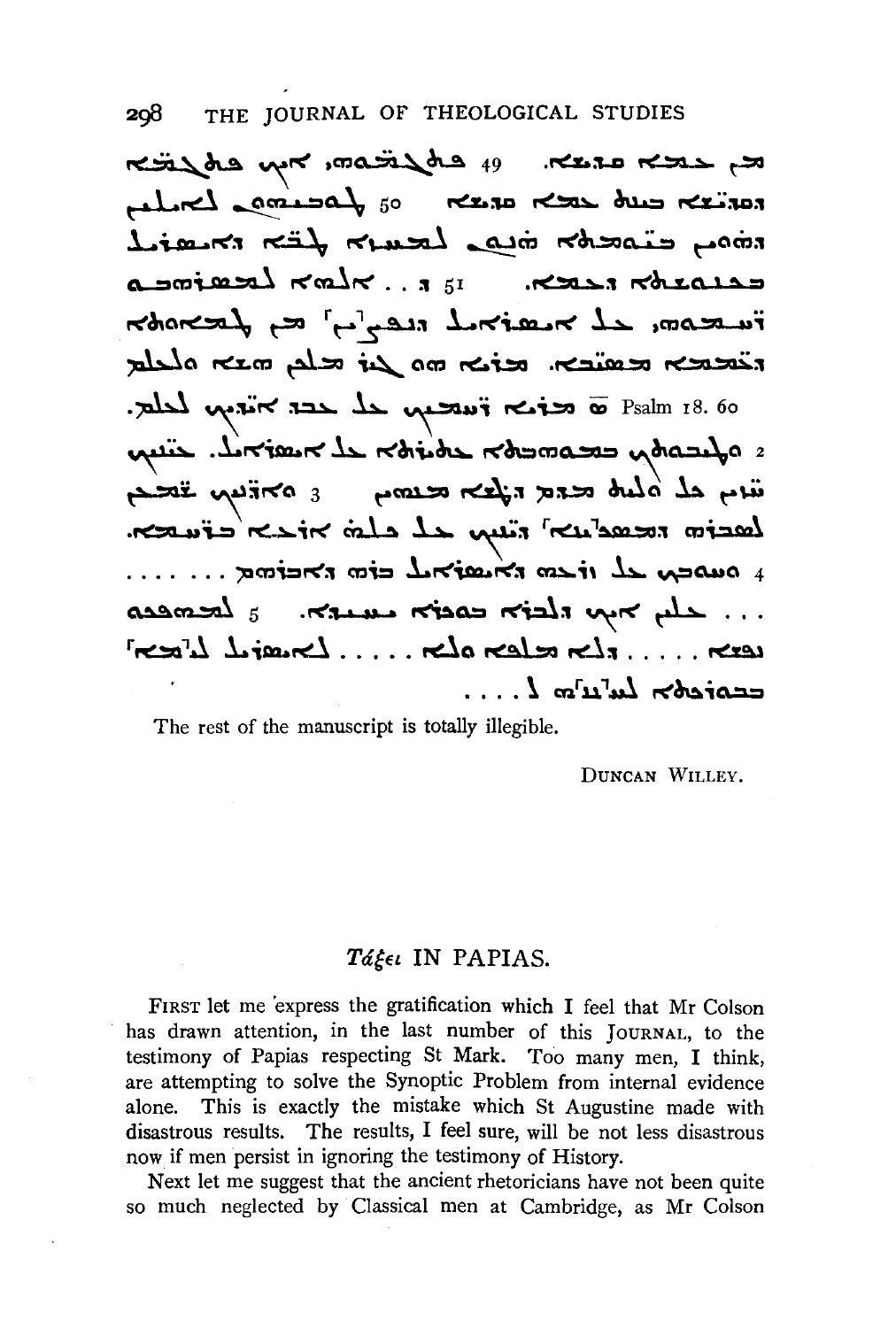supposes. When I lectured in Classics, I gave a regular course on the rhetoricians, and my successor does so now. It is not from ignorance that I have consistently maintained that Papias declares St Mark to be defective in chronological and not in rhetorical order.

If Mr Colson, instead of confining his remarks to the two words ov ráken, had examined the explanation of those words which Papias immediately offers, I think that his conclusions would have been different. St Mark (Papias asserts) was deficient in order, because he was not a follower of our Lord, but only of St Peter. That is to say, St Mark got his information second hand, and took no pains to verify and correct it. He attempted nothing more than to copy St Peter. And why was St Peter defective 'in order'? Because (Papias tells us on the authority of ' the elder') he was not composing a formal history of our Lord, but only produced certain lessons, as his disciples required them. Rhetorical order, however, depends upon rhetorical training and not upon first-hand knowledge. If St Mark's Gospel was arranged badly from the rhetorical point of view, why should Papias attribute the failure to St Mark's lack of knowledge, when the fault evidently lay in his lack of skill?

But St Mark's Gospel in my opinion is by no means badly arranged. I do not know any method by which it could be made a more readable book by rearrangement, except in a few short details, such as putting into a climax the list of vices mentioned in vii  $2I-23$ . St Mark's Gospel has always been unpopular, as compared with the other Gospels, not because it is faultily arranged, but because St Mark took no pains to collect materials. The fault lies in  $\epsilon_{\nu}^{\nu}$ <sub>p</sub> $\epsilon_{\nu}$  and not in  $\tau_{\alpha}^{\nu}$ <sub>is</sub>. St Mark neglected to supply us with an account of our Lord's birth, infancy, and boyhood. He does not give us the Sermon on the Mount, the speeches (except one), the longer Parables, the Lucan ' Stories', the Resurrection Appearances. Fidelity to St Peter has cost him dear. Granted that the early loss of the concluding verses damaged the book, the damage was slight and might have been overlooked, if St Mark had collected new materials which existed in abundance at the time, but have now perished. He might have kept a commonplace book, as St Luke and the redactor of St Matthew probably did. Even if he had made use of the materials which make St Matthew and St Luke so popular, he would have had more readers. At present it is only to a critic that his simple record is invaluable. To our eyes even the embellishments of the 'trito-Mark' have failed to corrupt it.

However 'narrow-minded' Papias was, he was a Bishop of the Church and was compelled by opposition and persecution to defend his treasures. He did not regard St Mark with a critical eye, but had a practical aim. For what was his object in calling attention to